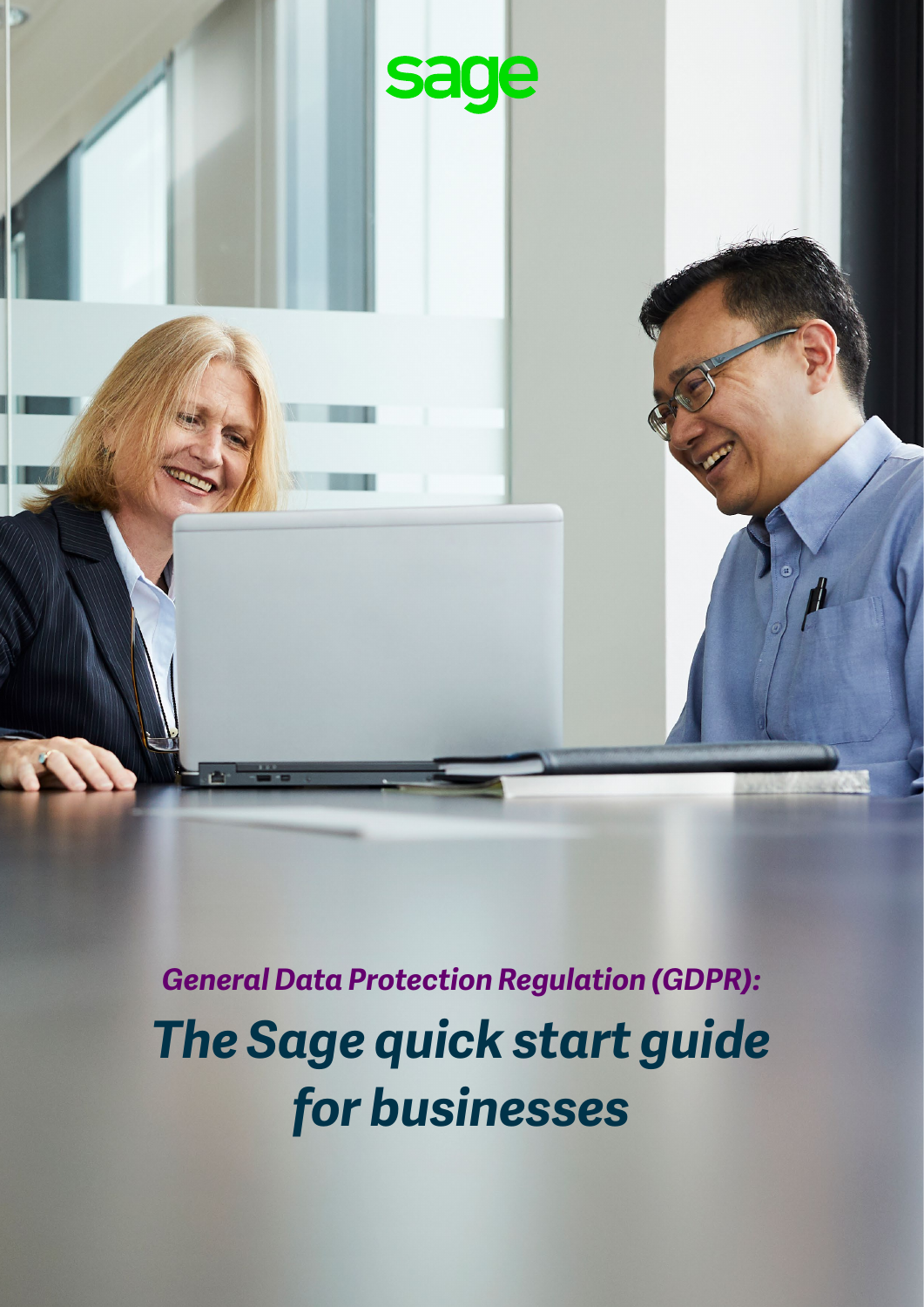

## *Contents*

| Introduction                                               | 3              |
|------------------------------------------------------------|----------------|
| Infographic: GDPR at a Glance                              | $\overline{4}$ |
| The basics                                                 | 5              |
| The GDPR in summary                                        | 5              |
| Individual rights—and informing people about them          | 5              |
| Consent                                                    | 5              |
| Right to move or transfer personal data (data portability) | 6              |
| Much wider scope                                           | 6              |
| Proof of compliance                                        | 6              |
| Privacy from start to finish                               | 6              |
| Mandatory breach reporting                                 | 7              |
| Data Protection Officer (DPO)                              | 7              |
| Penalties                                                  | 7              |
| <b>Brexit</b>                                              | 7              |
| GDPR basic principles                                      | 8              |
| <b>Data Protection Principles</b>                          | 8              |
| Lawful Processing                                          | 8              |
| <b>International Transfers</b>                             | 8              |
| Actions you can take now                                   | 8              |
| Sage Legal Disclaimer                                      | $\mathcal{G}$  |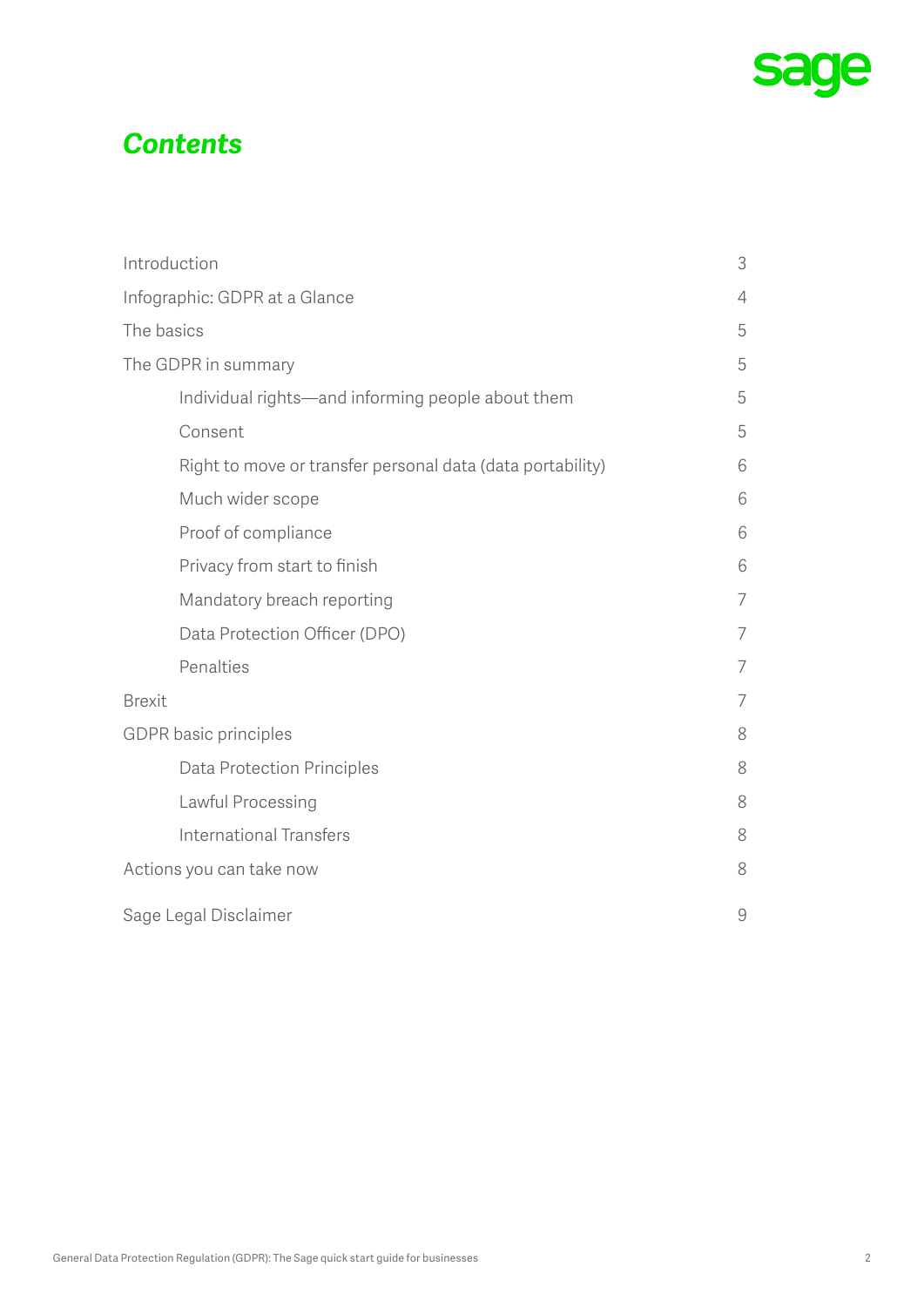# <span id="page-2-0"></span>*Introduction*

The General Data Protection Regulation ("GDPR") is the new legal framework that will come into effect on the 25th of May 2018 in the European Union ("EU"). EU Regulations have direct effect in all EU Member States, meaning the GDPR will take precedence over any national laws.

The GDPR's focus is the protection of personal data, i.e. data about individuals. In fact, GDPR is one of the biggest shake-ups ever seen affecting how data relating to an individual should be handled—and potentially it affects not just companies but any individual, corporation, public authority, agency or other body that processes the personal data of individuals who are based in the EU. This includes suppliers and other thirdparties a company might utilise to process personal data.

It has a surprisingly extensive scope, including all Member States of the European Union along with the UK post-Brexit in 2019, as the GDPR will be also incorporated into UK law. Unlike the EU Directive 95/46 personal data protection rules, the GDPR also affects any companies outside of the EU that offer goods or services to individuals in the EU or that monitor their behaviour within the EU. For example, website hosting companies in the US that host sites accessible by individuals in the EU are directly affected.

The GDPR has massive implications for every department of many businesses worldwide. Some might need to employ or assign a Data Protection Officer, for example. Nearly all will need to put in place additional practices and safeguards. An audit by a suitably-qualified individual is highly recommended and with the prospect of incurring fines of up to 4% of annual global turnover or 20 million Euros, whichever is the greater, knowledge of GDPR should be considered mandatory.



This document is intended to be a concise and simplified guide for businesses. More information can be found via supervisory authorities, such as the Information Commissioner's Office (ICO) in the UK and its ["Overview of the General Data Protection Regulation"](https://ico.org.uk/for-organisations/data-protection-reform/overview-of-the-gdpr/). Please read the Sage Legal Disclaimer set out at the end of this guide.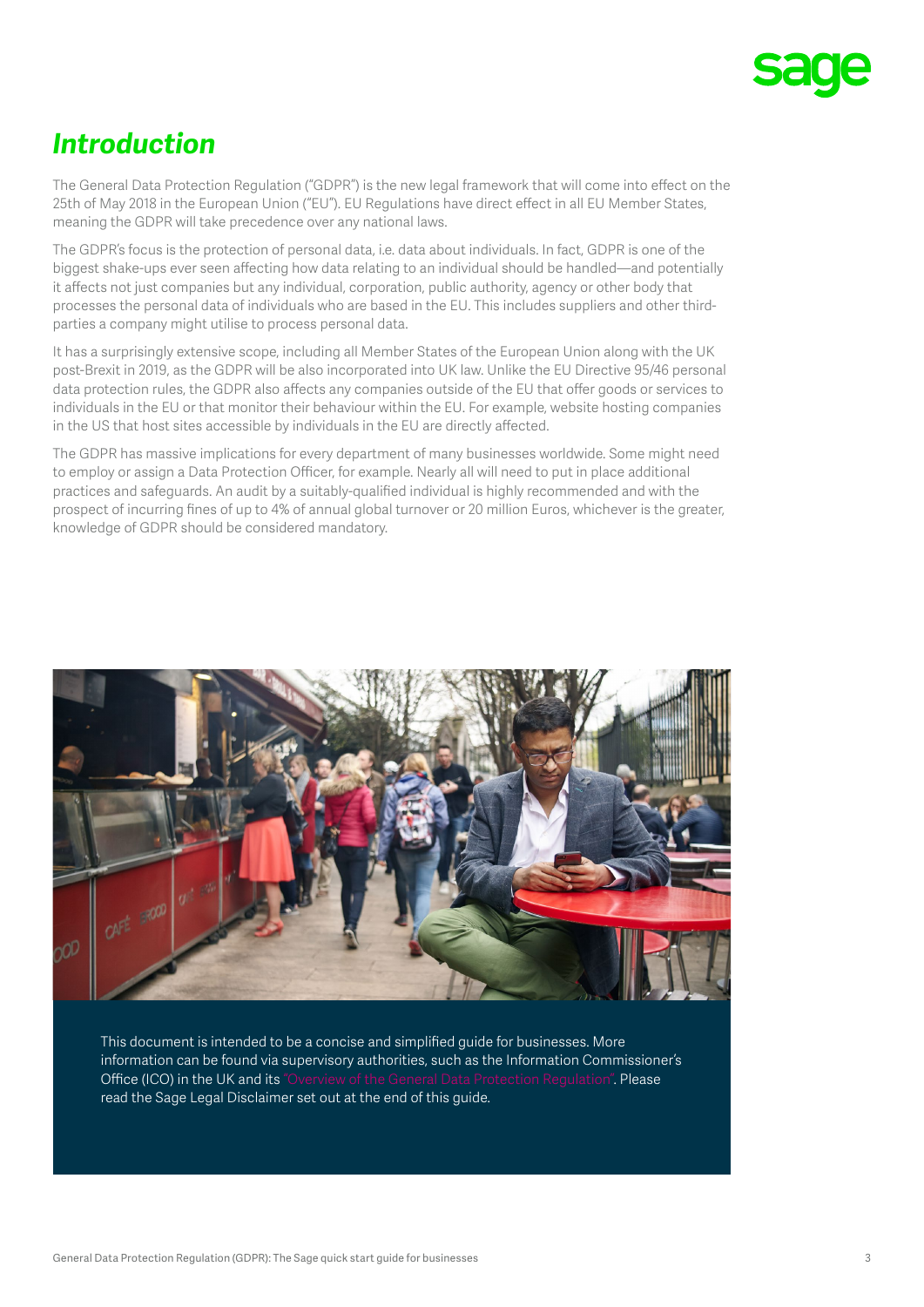

### <span id="page-3-0"></span>*Infographic: GDPR at a glance*

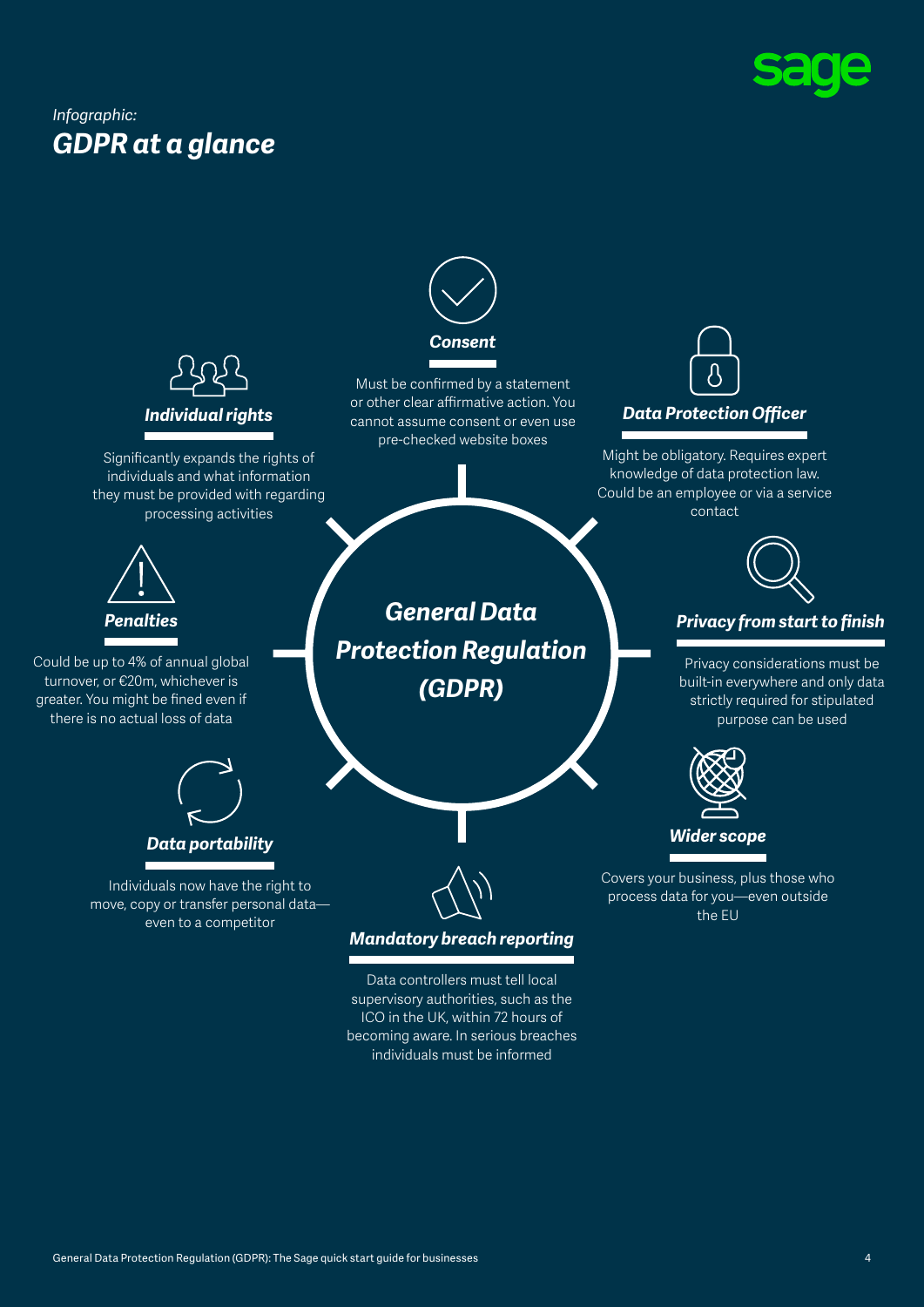

## <span id="page-4-0"></span>*The basics*

The GDPR sets out the minimum requirements for the treatment of all personal data. Personal data can be defined as any data identifying or relating to an individual in most ways (including things like physical appearance or even biometric data).

Most businesses collect personal data from the minute they interact with an individual, and in some cases might not even be aware they've done so. For example, personal data collection might be as elementary as website tracking cookies that identify a user of your website. It runs all the way through to something as detailed as an individual's record on a customer relationship management ("CRM") database, and far beyond. The personal data might be collected or processed for the sole benefit of the individual but this still falls under the remit of the GDPR.

As with the EU Directive 95/46 legislation, the GDPR restates three basic sets of rules that relate to personal data: Data Protection Principles, Lawful Processing, and restrictions on International Transfers. Most businesses should already be aware of these, and many individuals will be aware too. These three sets of rules are described in greater detail in this document, and are well worth reading even if only as a refresher for existing knowledge.

However, the GDPR introduces several major new requirements.

## *The GDPR in summary*

Here are the key areas of the GDPR, with particular reference to the EU Directive 95/46 data protection directive.

#### *Individual rights—and informing people about them*

The current EU data protection legislation (Directive 95/46) gives individuals rights over their personal data and describes what information individuals have to be provided with by businesses, including information about what that business was going to do with that personal data. Often this was done via privacy statements or notifications provided on a website.

The GDPR extends this significantly, providing additional rights that must again be communicated to individuals. In particular, individuals must be informed that they have the following (non-exhaustive) rights:

- 1. to complain to supervisory authorities, such as the ICO in the UK;
- 2. to withdraw their consent to processing of their personal data (see below);
- 3. to access their personal data and have it rectified or erased (the 'right to be forgotten') by the business and also any third-parties that have accessed it;
- 4. to be informed of the existence of any automated personal data processing (including profiling);
- 5. to object to certain types of processing, e.g. direct marketing and decisions based solely on automated processing;
- 6. to be told how long their personal data will be held for;
- 7. to be provided with details of any appointed Data Protection Officer (see below).

In addition, individuals have the right to ask non-profit organisations to exercise rights and bring claims on their behalf, similar to a US style class action.

#### *Consent*

If you are collecting data based on the consent of individuals, while EU data protection legislation has always required such consent to be freely-given, specific and informed, with the GDPR this has to be confirmed by a statement or other clear affirmative action. In other words, pre-ticked consent boxes on websites, or silence/ inactivity on behalf of the individual after reviewing a privacy statement, will not constitute consent.

Additionally, consent cannot be one-size-fits-all, so a business can't use an individual's single consent at one stage in their business dealings as consent for other kinds of personal data processing. Separate consents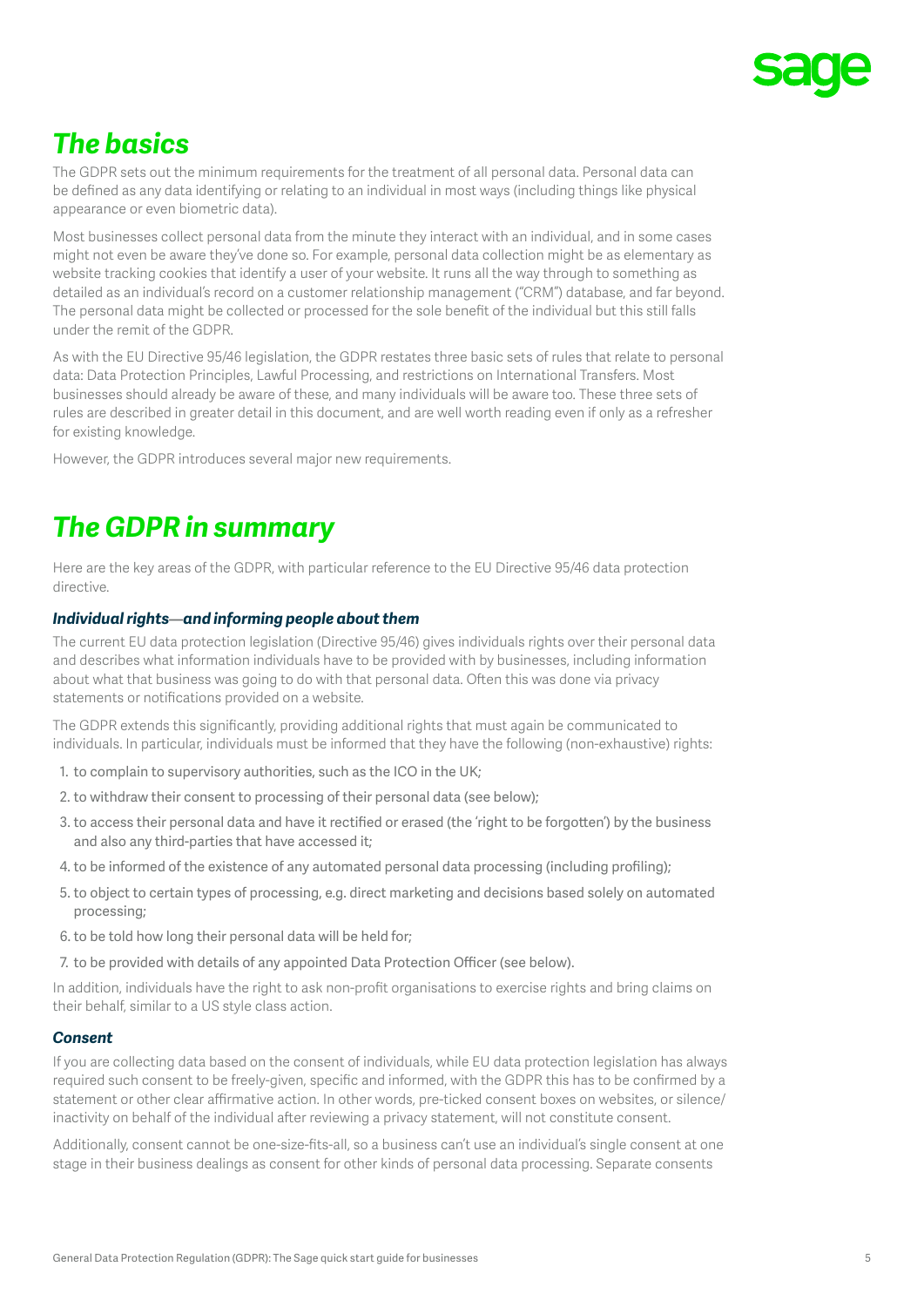

<span id="page-5-0"></span>are required for different personal data processing operations.

Finally, individuals must not only be informed they have the right to withdraw consent at any time but it must be as easy for them to withdraw consent as it was to give it.

Existing consents given by individuals should be revisited to make sure they comply with the requirements of the GDPR. If there are conflicts or ambiguities then companies will need to either establish a new lawful basis for processing the data (e.g. it's necessary for the performance of a contract), get new consent, or cease processing that personal data.

#### *Right to move or transfer personal data (data portability)*

Individuals now have the right to move, copy or transfer their personal data from one place to another, even to a competitor. For example, a playlist might be generated for a user by a music service, and should they switch to a new provider then they can take this with them. As such, the personal data needs to be in a structured, commonly-used and machine-readable format so it can easily be utilised and shared.

The requirement to make data truly portable and easy-to-use by others is likely to incur significant IT adjustments and therefore costs.

#### *Much wider scope*

Put simply, the GDPR makes liable for breaches not just the business that collects the personal data, but also any third-party that processes the personal data on behalf of that business, whether that's another business, organisation, or individual. However, this does not mean a business can simply hand the personal data to a third-party and then cast a blind eye. The business must ensure the third-party supplier is also compliant with the GDPR.

Additionally, the potential geographical scope is extended beyond just the EU to any business—or again to any third-party processing personal data on its behalf—who offers goods or services to individuals in the EU, or who monitors the behaviour of individuals in the EU. Notably, it doesn't matter whether or not payment is required for the goods or services, so the likes of charities and NGOs fall under the GDPR.

Because the EU is a trading partner of most countries, the GDPR's wider scope means it has implications for many businesses worldwide, and will effectively require them to be compliant if they wish to operate in EU member states either directly or as a third-party for others.

#### *Proof of compliance*

It's not enough to merely comply with the GDPR. A business needs to prove it's doing so under the GDPR's requirement for "accountability", and this means complying with some rather onerous record-keeping requirements. In particular, records should be maintained that detail processing activities\*, subject access requests, breaches, how consents are obtained, and Privacy Impact Assessments (see below).

This requirement again also affects those third-parties processing personal data on a business' behalf, although the requirements are not as detailed.

*\* Applies to companies employing more than 250 people, or companies employing fewer people where the processing carried out is likely to result in a risk to the rights and freedoms of individuals, is not occasional, or includes Special Categories of Data, such as information on health, religion or sexual orientation.*

#### *Privacy from start to finish*

Technical and organisational measures need to be in place throughout the lifetime of the personal data to match the privacy expectations of the individual—from inception through to execution and finally cessation of that activity. This is referred to as "Privacy by Design", meaning that privacy considerations must be built into every aspect of that processing by design.

Additionally, only the personal data strictly required for that purpose should be actually processed something referred to as data minimisation or "Privacy by Default".

In reality, implementing Privacy by Design and Privacy by Default will involve continuous training, undertaking regular audits, minimising the data collected, restricting access to personal data to a need to know basis, and implementing appropriate technical and organisational security measures such as pseudonymisation and encryption.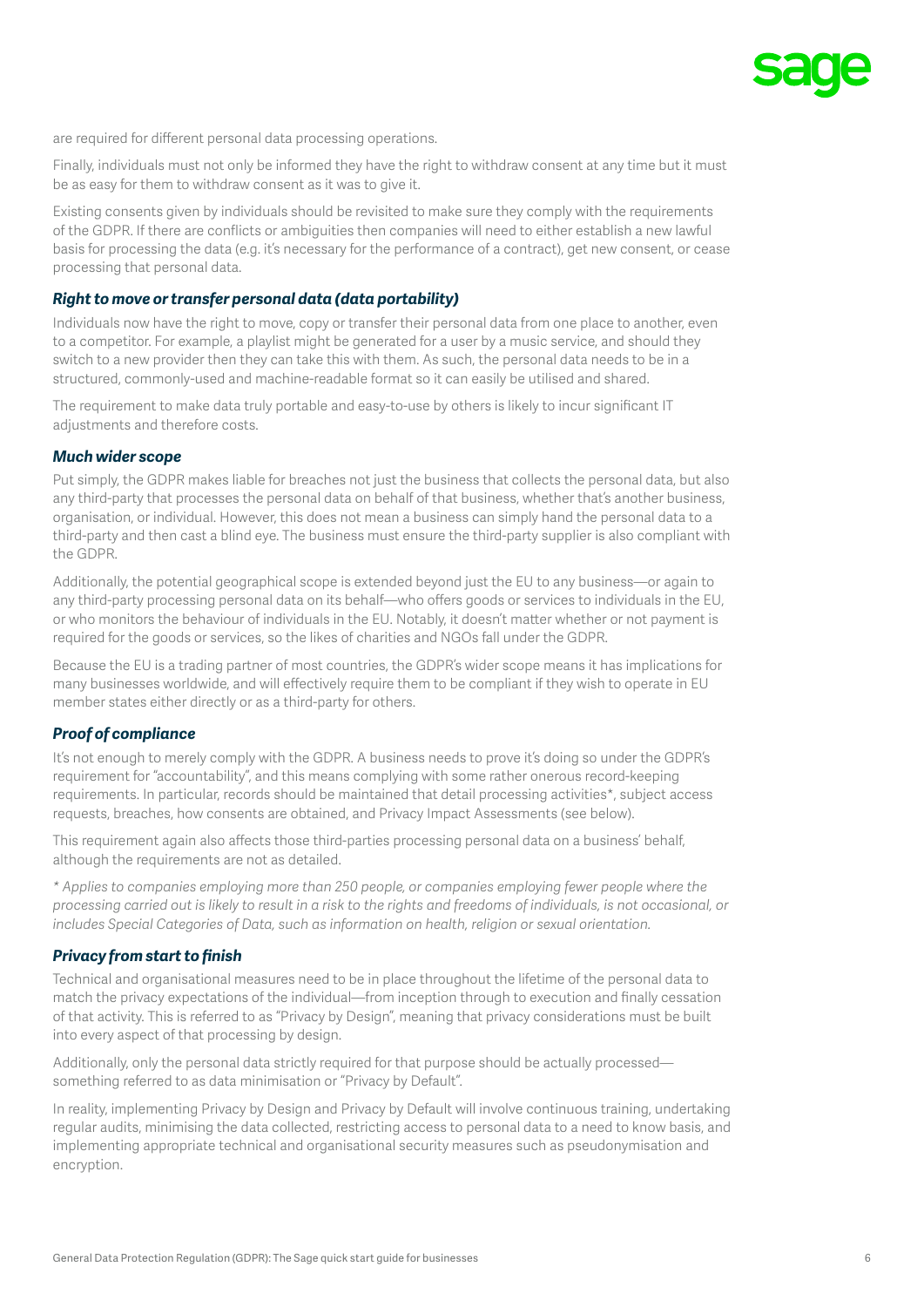

#### <span id="page-6-0"></span>*Mandatory breach reporting*

In the event of a breach of the GDPR, companies collecting personal data must tell supervisory authorities—such as the ICO in the UK—within 72 hours of becoming aware. Thirdparties processing the personal data on behalf of those companies must tell that business without undue delay.

If the breach poses a high risk to the individuals concerned, companies must also notify the affected individuals without undue delay.

#### *Data Protection Officer (DPO)*

Under the GDPR companies and any third-parties that process personal data on their behalf will need to appoint a Data Protection Officer ("DPO") if: (i) they are a public body; (ii) if the core activities of the business or third-parties involve monitoring of individuals on a large scale; or if the core activities consist of processing on a large scale of special categories of personal data, including data relating to criminal convictions and offences. The DPO needs to have expert knowledge of data protection law, although doesn't necessarily need to be an employee and could instead be employed on a service contact to fulfil the role. Details of the DPO will need to be communicated to the supervisory authority, such as the ICO in the UK.

#### *Penalties*

The penalties for non-compliance with the GDPR are tough and could be up to 4% of annual global turnover, or €20m, whichever is greater. You might be fined even if there is no actual loss of data. One thing to note is that there are no exclusions or exceptions for small businesses. Additionally, there is the ability for individuals to file a class action lawsuit requesting a formal regulatory investigation if a business does not comply with the GDPR.

### *Brexit*

Following the UK general election in 2017 the Conservative government was returned for a five-year term. During this term, specifically in 2019, the UK will leave the European Union. As with all EU member states, the GDPR will apply to the UK until that time. However, in the announcement for new legislation following the election it was stated that new data protection laws will do the following:

*"… implement the General Data Protection Regulation and the new Directive which applies to law enforcement data processing, meeting our obligations while we remain an EU member state and helping to put the UK in the best position to maintain our ability to share data with other EU member states and internationally after we leave the EU."* 

*Source: Queen's Speech, June 2017*

Therefore, it is possible, but cannot be assumed, that post-Brexit the UK will be considered a country deemed to provide 'adequate' protection by the European Commission, so may not be affected by potential issues such as data protection transfer prohibitions. Watch this space to learn more about future decisions.

The new UK legislation replaces the Data Protection Act 1998, that was based on EU Directive 95/46.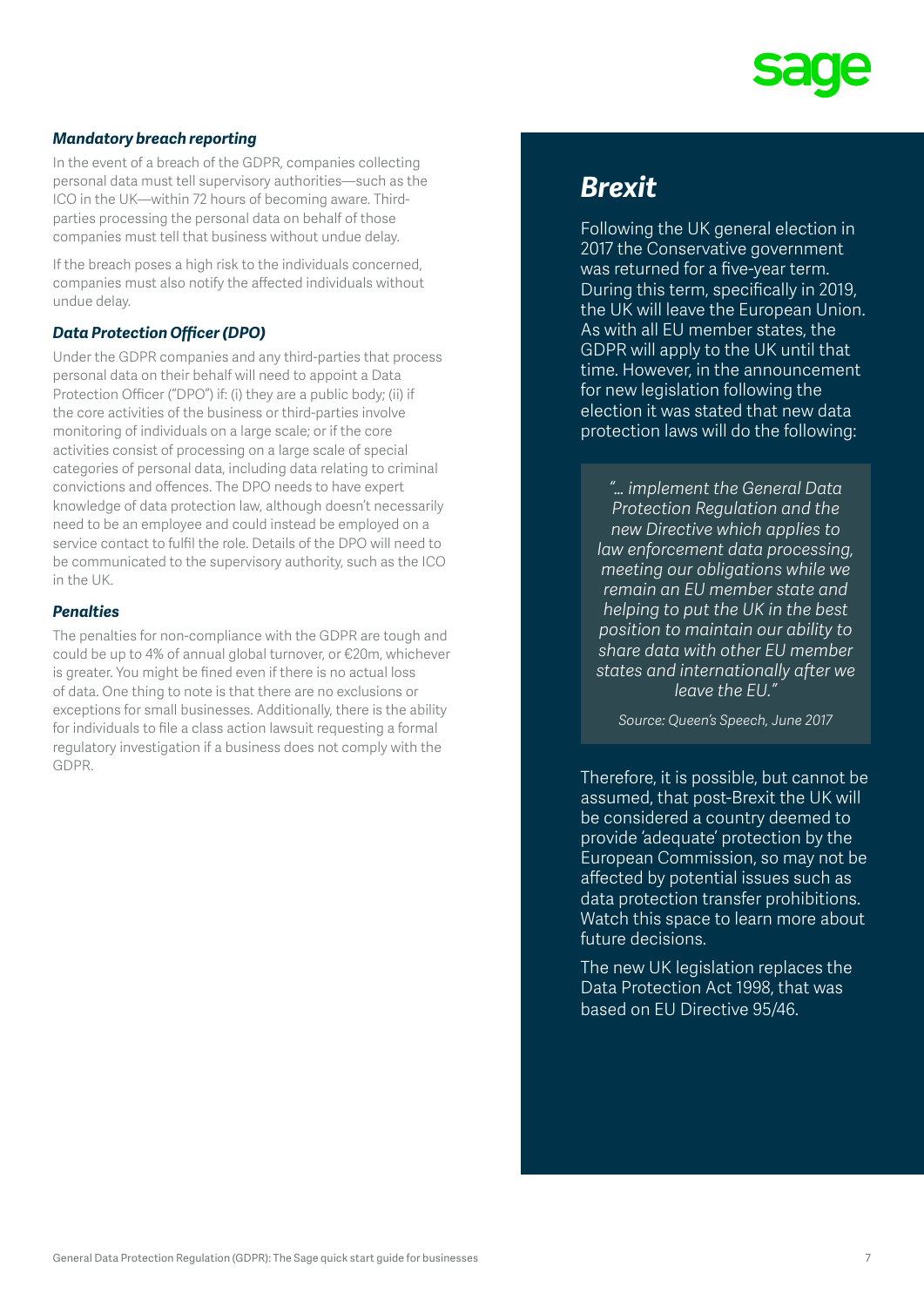

# <span id="page-7-0"></span>*GDPR basic principles*

In addition to new requirements detailed earlier, and as with the EU Directive 95/46, the GDPR restates three basic sets of rules relating to personal data. In simple terms these can be outlined as follows:

- *• Data Protection Principles:* Personal data must be processed lawfully, fairly and in a transparent manner in relation to the individual concerned. It must be collected for specified, explicit and legitimate purposes and not further processed in a way incompatible with this. Personal data collected must be adequate, relevant and limited to what's necessary. It must be accurate and kept up to date, and every reasonable step must be taken to ensure that personal data that's inaccurate is erased or rectified without delay. It must be stored in a way that identifies the individual for only so long as it's needed, and it must be processed in a way that ensures appropriate security—including protection against loss, destruction, or damage, and unauthorised or unlawful access.
- *• Lawful Processing:* Processing of personal data is only lawful if at least one of the following applies: the individual has given consent for one or more specific purposes; it's necessary for a contract to which the individual is a party, or will soon be; a legal obligation must be complied with (e.g. submission of tax records by a business); there's a task that's in the public interest or is carried out in the interest of official authority; it's necessary for legitimate interests (or those of a third party) except where overridden by the interests, fundamental rights and freedoms of the individual.
- *• International Transfers:* The GDPR continues the general prohibition on sending personal data outside the European Economic Area to a country that does not provide adequate protection. At the time of writing, the countries deemed by the European Commission to provide "adequate" protection are: US companies that self-certify to the European Union-US Privacy Shield arrangement (note: this does not mean the US as a country is considered to provide adequate protection), Andorra, Argentina, Canada (limited to PIPEDA), Faroe Islands, Guernsey, Israel, Isle of Man, Jersey, New Zealand, Switzerland, and Uruguay. Where no adequacy decision exists, transfers can only be made in limited circumstances, including on the basis of consent, the use of standard contractual clauses published by the European Commission or, in the case of inter-company transfers, the use of Binding Corporate Rules.

### *Actions you can take now*

- Visit the data protection reform area of the [ICO website](https://ico.org.uk/for-organisations/data-protection-reform/) to learn more, where there are a handful of guides and general information. In particular, refer to the ICO publication, "Preparing
- Review your personal data collection and data processing systems to ensure they're in line with the GDPR. You might consider a GDPR audit from both legal and technological standpoints, amongst others.
- Ensure your employees and partners are aware of the GDPR and secure training to prepare them. Remember the GDPR makes you also responsible for third parties who process personal data for you.
- Seek legal advice to better understand the implications of the GDPR on your businesses.

*To learn more, visit: [Sage.com/](http://go.sage.com/SageGeneralDataProtectionRegulation)GDPR*

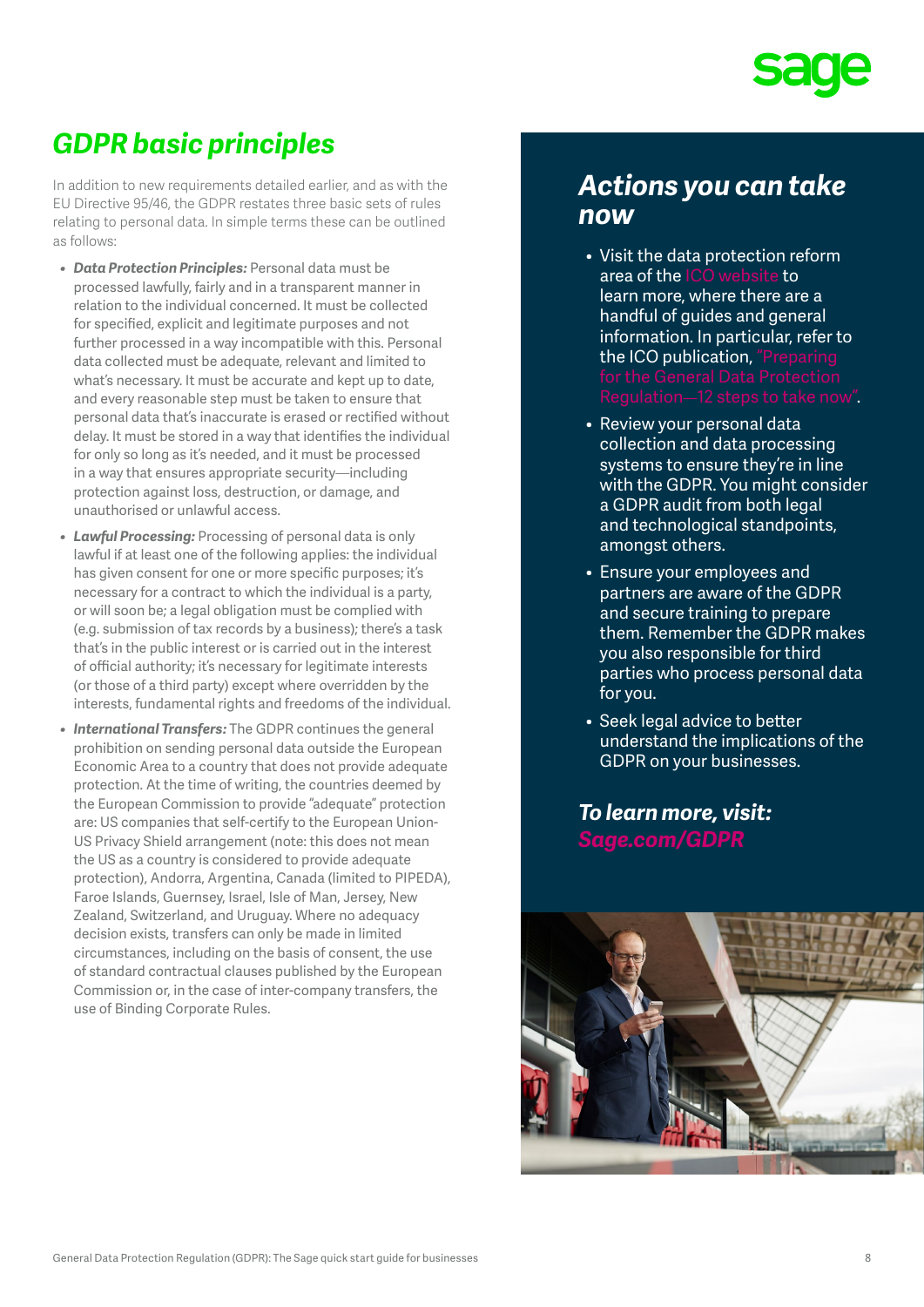

<span id="page-8-0"></span>

# *Sage Legal Disclaimer*

The information contained in this guide is for general guidance purposes only. It should not be taken for, nor is it intended as, legal advice. We would like to stress that there is no substitute for customers making their own detailed investigations or seeking their own legal advice if they are unsure about the implications of the GDPR on their businesses.

While we have made every effort to ensure that the information provided in this guide is correct and up to date, Sage makes no promises as to completeness or accuracy and the information is delivered on an "as is" basis without any warranties, express or implied. Sage will not accept any liability for errors or omissions and will not be liable for any damage (including, without limitation, damage for loss of business or loss of profits) arising in contract, tort or otherwise from the use of or reliance on this information or from any action or decisions taken as a result of using this information.